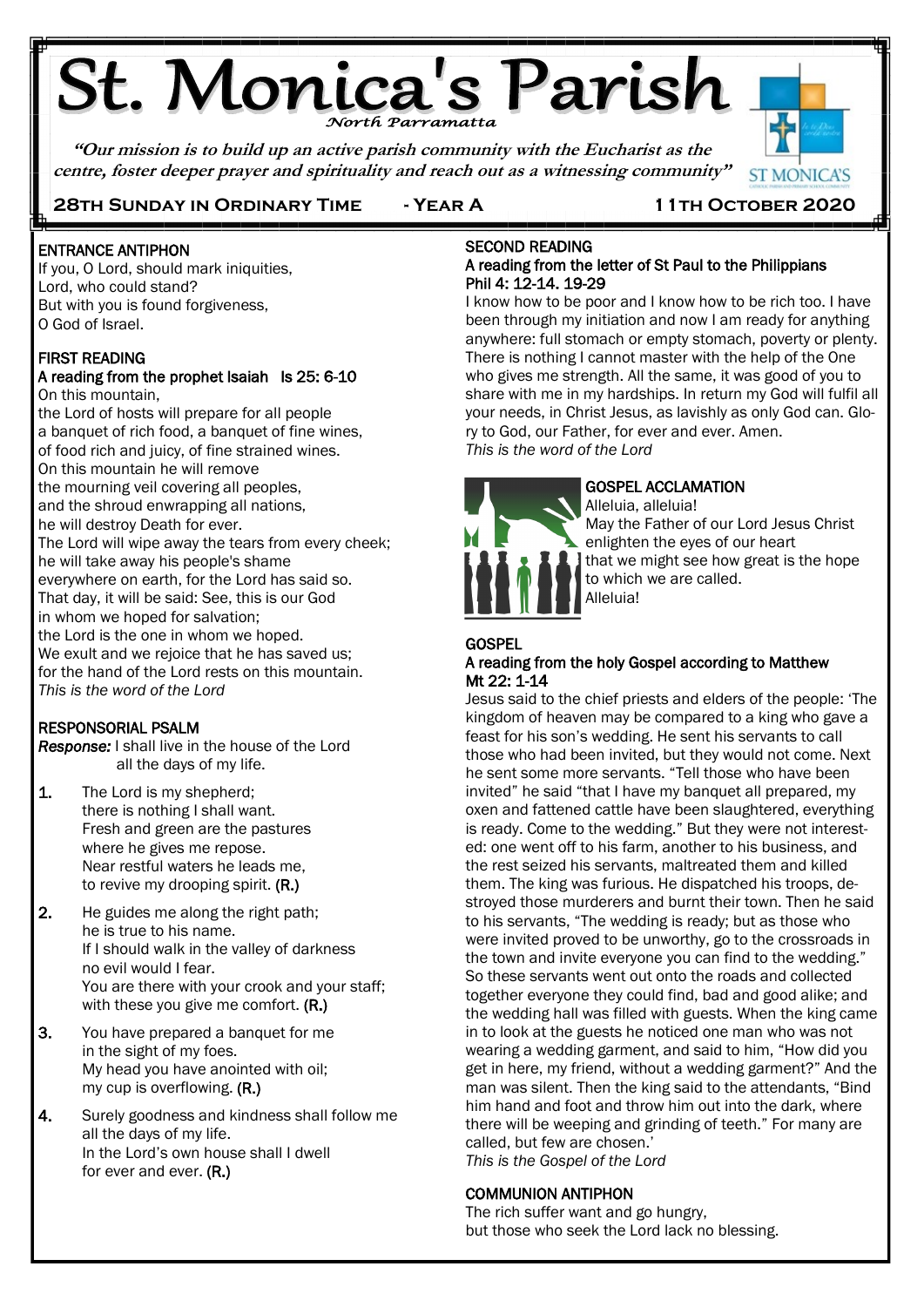# *St. Monica's Catholic Parish*

**Cnr Church Street and North Rocks Road, North Parramatta**

| <b>SUNDAY MASSES:</b>                                    | Saturday Vigil - 5pm; Sunday - 9am, 11.30am (Cantonese/Chinese Mass) and 6pm                     |  |  |
|----------------------------------------------------------|--------------------------------------------------------------------------------------------------|--|--|
| <b>WEEKDAY MASSES:</b>                                   | Tuesday-Friday - 9.15am                                                                          |  |  |
| <b>EXPOSITION:</b>                                       | Every Friday following 9.15am Mass until 10.45am,                                                |  |  |
| <b>RECONCILIATION:</b>                                   | Friday 10-10.30 am Saturday - 4-4.40pm or on request                                             |  |  |
| <b>MARRIAGES:</b>                                        | Please contact the Parish Priest at least 12 months prior                                        |  |  |
| <b>BAPTISMS:</b>                                         | Please contact the Parish Office for appointment with the Parish Priest. Phone: 9630-1951        |  |  |
| ANOINTING OF THE SICK/<br>EUCHARIST AT HOME              | Please contact the Parish Office or Fr Ephraim Lam Phone: 9630-1951                              |  |  |
| <b>PARISH ADMINISTRATOR/</b><br><b>CHINESE CHAPLAIN:</b> | Fr. Ephraim Lam Phone: 9630 -1951<br>Email: shingmanlam@gmail.com                                |  |  |
| <b>POSTAL ADDRESS:</b>                                   | 8 Daking Street, North Parramatta, 2151<br>Website: http://www.stmonicanp.org.au                 |  |  |
| <b>OFFICE HOURS:</b>                                     | Phone: 9630-1951 Fax: 9630-8738<br>Tuesday-Friday 8.30am-2.30pm<br>Email: stmonicanp@bigpond.com |  |  |

*St. Monica's School*

Phone: 8832 4100 Fax: 9683-4984 Email: stmonicasnparra@parra.catholic.edu.au

# REFLECTION

# **Wedding Garments at Baptisms!**

The servants of the king went out and gathered in 'all whom they found, good and evil alike'. They respond, drawn by the attractive prospect of sharing in the life of the Lord of the Feast, and they are welcomed, whether good or evil.

What about the king's (God's) question to the wedding guest? 'My friend, how come you are here without a wedding garment?' The guest might have replied: 'Because of dire poverty', or 'Lack of time', but the story goes on, 'But the guest was silent'. The guest was tongue-tied because he was caught out having decided not to enter into the spirit of the occasion.

That is why, at every baptism, we look for a signal of commitment to respond to the spirit of the occasion, by the wearing of a white garment. This anticipates the later receiving of Holy Communion which is a foretaste of the Feast of Heaven.

We could pause for a moment at this Mass to enter into the Spirit of the occasion wearing the garment of our baptismal commitment.

© Fr Michael Tate; mtate@bigpond.com

## Act of Spiritual **Communion**



My Jesus, I believe you are present in the most Blessed Sacrament.

I love you above all things and desire to receive You into my soul.

Since I cannot now receive You sacramentally, come at least spiritually into my heart.

I embrace You as if You were already there, and unite myself wholly to You.

Never permit me to be separated from You.

Amen.

#### FEAST DAYS & **COMMEMORATIONS**

October 15, St Therese of Jesus October 17, St Ignatius of Antioch October 18, Mission Sunday

#### PLEASE REMEMBER TO PRAY FOR THOSE OF OUR PARISH FAMILY WHO ARE SICK. **ESPECIALLY**

Paul Chiu, John Rodrigues, Dave & Fan Lin Wilson, Francis Lee, Jerry A, Michelle Barnes, Levi Bell, Grace Boitano, Gesualda Borg, Monica Teresa & Fernanda Carigliano, Veronica Coorey. Antoinette Coorey, Margaret Dorahy, Heidi Ellich, Josie Estera, Philippe Kalife, Tim Kelly, Mary Korunic, Lillian Leigh, Monique Malouf, Tina de Larrazabal, Rosa Santos, Maria Itang Tagle, Llave Family, Sheila Watts, Gloria Cherote,

> MASS INTENTIONS Zhao Qiong Huang Robert & Lynus Rodrigues